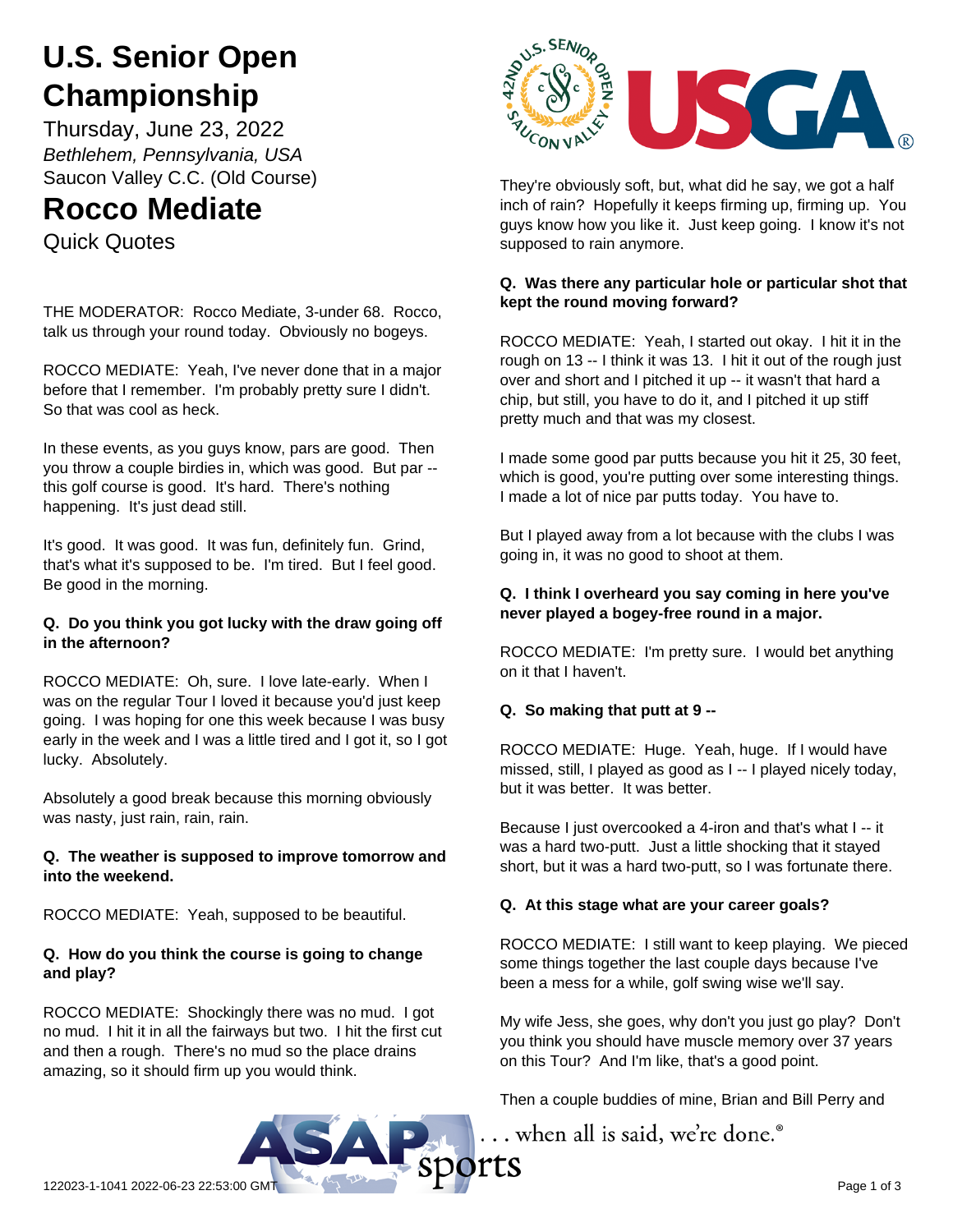Murph who's caddying for me, they know me like, so we just worked on some stuff that I used to do, and I went right on the golf course with it. It kept me in there.

I was in it today a lot. A lot of good tee shots, a lot of pretty good iron shots. It was kind of -- kind of have to. You can't really fake it here.

#### **Q. Define mess.**

ROCCO MEDIATE: Mess. Just not really feeling -- I don't know how to explain it. Obviously we're older but I'm in better shape than I've ever been, so that's not an excuse, right?

It just didn't feel like it used to feel. Now, should it? I don't know. Maybe I'm over -- maybe I'm thinking I should be better than I am. I don't know. But with the game I am now, I can get it around -- we can get it around anywhere. I never hit it far. I still hit it normal, far enough still, kinda.

So but it's fairways and greens here, every week, but here especially. I enjoy that.

Coming here, like I said, I wasn't real comfortable, and I hate that because these are my favorite events. This is my favorite event, whether it's this Open or the kids' U.S. Open I call it (laughter), the kids.

But it was always my favorite. It would be cool to keep the momentum going and keep hitting fairways and greens, because, yeah, you're going to miss some but you've got to miss them in the right place. I did one today and I pitched it stiff.

You're just piecing it together. But Jess' comments, they're correct, obviously. Just play. If it doesn't work, it doesn't work. It's not the end of the world. But we feel like it is the end of the world sometimes. I think all of us do.

But it's just like I said, it's been uncomfortable. Putting, and pitching has been amazing for me, and if I can just hit more than -- I'm averaging like 10, 11 greens a round on Champions. That's pathetic. I used to be better than that. That's what I mean by a mess.

Today was better, so I'm on the right path. We'll see.

Like I said, this brings -- this shows you your weakness. This is the kind of event that says, well, if you don't got it today, kid, you're going to find out quick.

That's what I love about it, even playing crappy how can you get it around here, but today I played nicely and we'll see what happens tomorrow.

**Q. Just to follow up briefly, you're so excited to be here. You're just exuding. When others maybe walk in here, yeah, it's okay to be here, I'm not excited about playing some of these courses that we're on. But you're all --**

ROCCO MEDIATE: It's our national Open, man. Think about it. It's the senior national championship. What else do you -- if you put it out in the street out there, I'm playing. I've never been one to go, oh, my God, this setup is so - we all have to do it.

I never understood that. But I love the United States Open, period. It's my favorite event. The setups are my favorite. The difficulty is my favorite. It's a mental battle. It is.

But if you play good, you can play good. That didn't really make any sense, but know what I'm saying? If you hit the ball in these fairways -- I'm back on a lot of the long par-4s hitting 3- and 4-iron, so pars are wonderful.

There it is again. Pars are phenomenal. Since when did par not mean things? It always used to. Well, here it does. I don't care how perfect the weather is. What leads, 4-under? So that's an amazing round. It's afternoon but nothing going on. The wind is not going to blow all week it looks like.

But it's just my favorite event and it's our national Open. You guys make us earn it. What's wrong with that? Nothing. I've always felt that way.

#### **Q. You mentioned about being in the best shape of your life. Do a lot of people ask you how you've lost the weight? And how do you keep it off?**

ROCCO MEDIATE: I'm so stubborn that once I do something I just do it. Like I quit alcohol five years ago, and Janzen was joking, of course you did. Of course you just stopped the next day because you want to prove everybody wrong.

That was a huge part of it. But I just pay attention. I have a seven-year old little girl, and she definitely didn't deserve to grow up with an alcoholic father.

Well, no one does. But that wasn't going to happen, so I went, you know what, I've had enough, and that was the end of it. It's like, we have a bad habit in our golf swing we want it gone yesterday. It was a bad habit. Thank God it was just a habit. It came from pain all those years. I just watch. I don't diet, I don't count, I don't know what I weigh. I have no idea. I just watch what I eat, and that's it. No secrets.

... when all is said, we're done.<sup>®</sup>